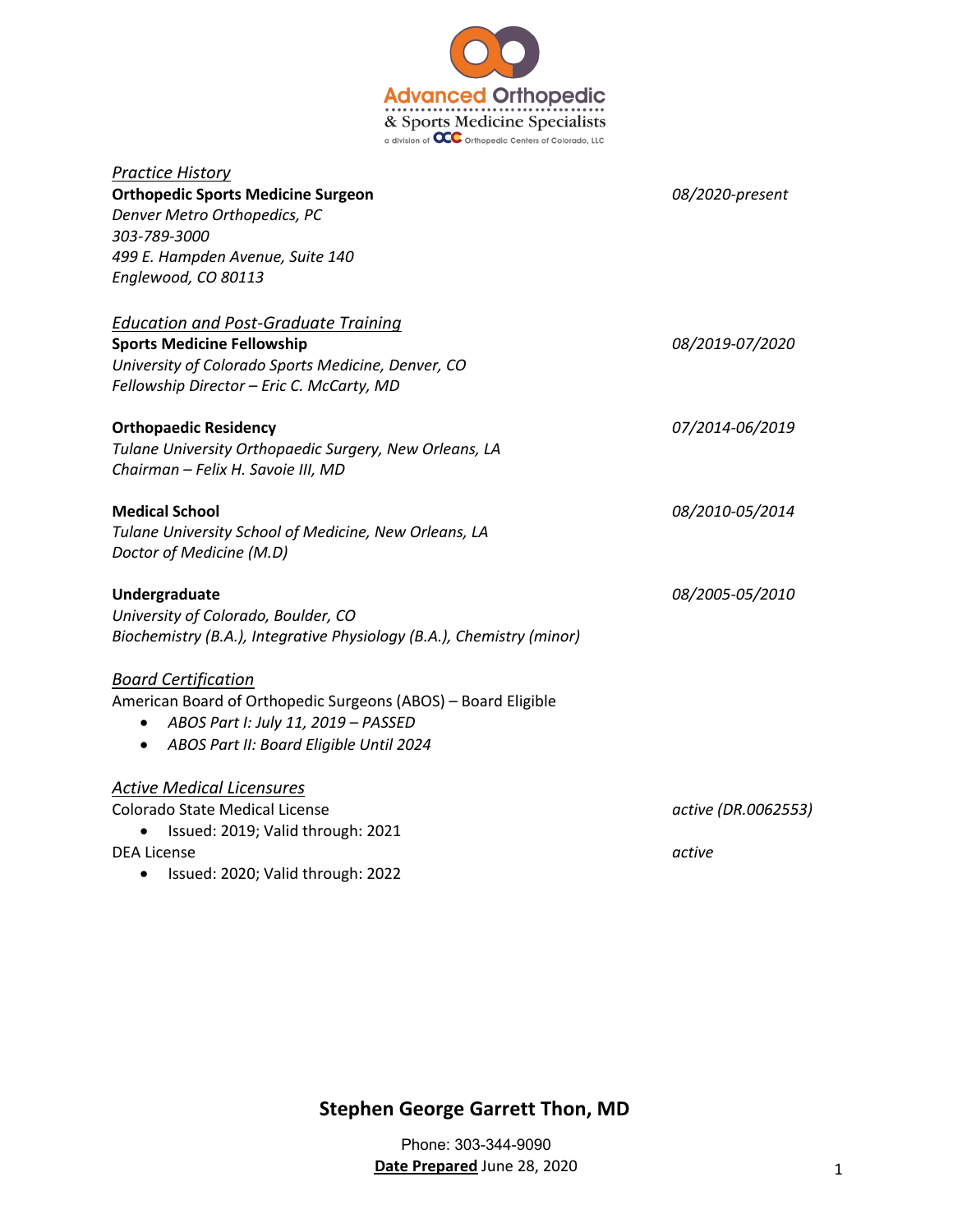#### *Honors and Awards*

- **Tulane Orthopedics Class Case Log Award**, 2019 Recognition to the resident who participated in and performed the most cases throughout entirety of residency. Awarded for 2018-2019 resident class year.
- **Alpha Omega Alpha**, 2019 Nominated as resident member to National Medical Honor society 2019. New Orleans, LA.
- **Herodicus Award**, 2018 American Orthopaedic Society for Sports Medicine (AOSSM) Annual Meeting 2018. July 5-8, 2018. San Diego, CA. Awarded Best Paper by the Herodicus Society for *"Evaluation of Healing Rates and Safety using a Bio-inductive Collagen Patch for Large and Massive Rotator Cuff Tears: Two year Safety and Clinical Outcomes"*
- **Tulane Orthopaedic Research Award**, 2018 Recognition for Excellence in Orthopaedic Research. Awarded June 15, 2018
- **Tulane Fourth Year Orthopedics Case Log Award**, 2018 Recognition to the resident who participated in and performed the most cases in a single year of residency. Awarded for 2017-2018 resident year.
- **Top Resident Paper**, 2018 Louisiana Orthopaedic Association (LOA) Annual Meeting 2018. February 2-3, 2018. Awarded Best Resident Paper for *"Evaluation of Healing Rates and Safety using a Bio-inductive Collagen Patch for Large and Massive Rotator Cuff Tears: Two year Safety and Clinical Outcomes"*
- **Tulane Third Year Orthopedics Case Log Award**, 2017 Recognition to the resident who participated in and performed the most cases in a single year of residency. Awarded for 2016-2017 resident year.
- **AANA Resident Scholarship,** 2017 Scholarship awarded by Arthroscopy Association of North America (AANA) to attend 2017 Annual Meeting; Denver, CO; May 17-21, 2017
- **Tulane Orthopedics Case Log Award**, 2016 Recognition to the resident who participated in and performed the most cases in a single year of residency. Awarded for 2015-2016 resident year.
- **Caldwell Award**, 2014 Recognition of outstanding performance in clinical orthopaedics, Tulane University School of Medicine, 2014

# *Team Coverage Experience*

| Football: University of Colorado Football, Division I College Football<br>Hockey: University of Denver, Division I Hockey<br>Basketball: University of Colorado, Division I Men's Basketball<br>Football: Centaurus High School, High School Football<br>Football: New Orleans Area High Schools, High School Football<br>Volleyball: Louisiana High School Volleyball State Championships<br>2015<br>Football: Tulane University Football, Division I College Football<br>Football: Louisiana High School Football State Championships<br>Football: Joseph S. Clark High School, High School Football | Hockey: Colorado Avalanche, Professional Hockey | 2019-2020 |
|--------------------------------------------------------------------------------------------------------------------------------------------------------------------------------------------------------------------------------------------------------------------------------------------------------------------------------------------------------------------------------------------------------------------------------------------------------------------------------------------------------------------------------------------------------------------------------------------------------|-------------------------------------------------|-----------|
|                                                                                                                                                                                                                                                                                                                                                                                                                                                                                                                                                                                                        |                                                 | 2019-2020 |
|                                                                                                                                                                                                                                                                                                                                                                                                                                                                                                                                                                                                        |                                                 | 2019-2020 |
|                                                                                                                                                                                                                                                                                                                                                                                                                                                                                                                                                                                                        |                                                 | 2019-2020 |
|                                                                                                                                                                                                                                                                                                                                                                                                                                                                                                                                                                                                        |                                                 | 2019-2020 |
|                                                                                                                                                                                                                                                                                                                                                                                                                                                                                                                                                                                                        |                                                 | 2014-2019 |
|                                                                                                                                                                                                                                                                                                                                                                                                                                                                                                                                                                                                        |                                                 |           |
|                                                                                                                                                                                                                                                                                                                                                                                                                                                                                                                                                                                                        |                                                 | 2015-2019 |
|                                                                                                                                                                                                                                                                                                                                                                                                                                                                                                                                                                                                        |                                                 | 2014-2019 |
|                                                                                                                                                                                                                                                                                                                                                                                                                                                                                                                                                                                                        |                                                 | 2014-2016 |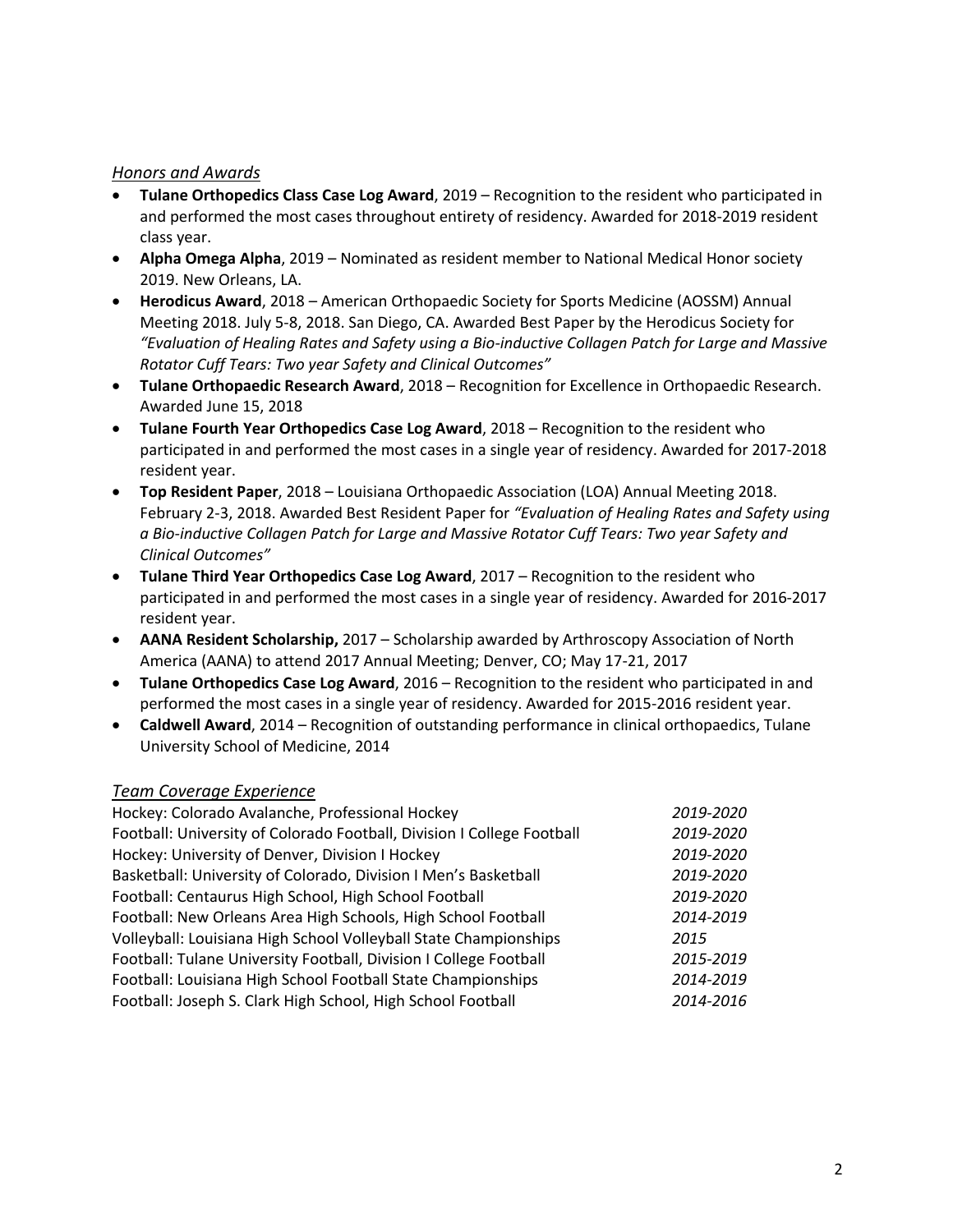| <b>Professional Society Memberships</b> |
|-----------------------------------------|
|-----------------------------------------|

| AOA (Alpha Omega Alpha Honor Medical Society)            | 2019-present |
|----------------------------------------------------------|--------------|
| AOSSM (American Orthopaedic Society for Sports Medicine) | 2019-present |
| COS (Clinical Orthopaedic Society)                       | 2016-present |
| SOA (Southern Orthopaedic Association)                   | 2016-present |
| AANA (Arthroscopic Association of America)               | 2016-present |
| LOA (Louisiana Orthopaedic Association)                  | 2014-present |
| AAOS (American Academy of Orthopaedic Surgeons)          | 2014-present |
| AMA (American Medical Association)                       | 2013-present |

| Leadership/Administrative Service                     |           |
|-------------------------------------------------------|-----------|
| <b>Tulane Orthopaedics Chief Resident</b>             | 2018-2019 |
| Tulane OR Resident Sub-committee                      | 2018-2019 |
| University Medical Center Quality Improvement Council | 2017-2019 |
| <b>Resident Education Committee</b>                   | 2016-2019 |
| Resident Clerkship Director                           | 2015-2019 |
| Resident Call Schedule Coordinator                    | 2015-2019 |

#### *Peer-Reviewed Publications*

- 1. Belk JW, **Thon SG**, Smith JH, McCarty EC. Meniscal Repair with PRP augmentation: A Systematic Review. *Orthopaedic Journal of Sports Medicine*. Pre-print.
- 2. **Thon SG**, Branche K, Houck DA, Didinger T, Vidal AF, Frank RM, Bravman JT. Effectiveness of Latarjet for Anterior Shoulder Instability in Patients with Seizure Disorder. *Journal of Shoulder and Elbow Surgery International. 2020*. Pre-print
- 3. **Thon SG**, Belk JW, Bravman JT, McCarty EC, Savoie FH 3rd. Regeneten bio-inductive collagen scaffold for rotator cuff tears: indications, technique, clinical outcomes, and review of current literature. *Annals of Joint. 2020*. http://aoj.amegroups.com/article/view/5816/pdf DOI: 10.21037/aoj.2020.03.04
- 4. Jones SD, **Thon SG**, Frank RM. Shoulder and elbow education during COVID19-perspectives from the resident, fellow, and attending level. *Journal of Shoulder and Elbow Surgery*. 2020; PMID: 32446761
- 5. Bohlen HL, Schwartz ZE, Wu VJ, **Thon SG**, et al. Platelet-Rich Plasma Is an Equal Alternative to Surgery in the Treatment of Type 1 Medial Epicondylitis. *Orthopaedic Journal of Sports Medicine*. 2020;8(3):2325967120908952. PMID: 32232070
- 6. **Thon SG**, Seidl AJ, Bravman JT, McCarty EC, Savoie FH, Frank RM. Advances and Update on Reverse Total Shoulder Arthroplasty. *Current Reviews Musculoskeletal Medicine*. 2020; PMID: 31884675
- 7. Wu VJ, **Thon SG**, Finley Z, et al. Double-Row Repair for Recalcitrant Medial Epicondylitis. *Orthopedic Journal of Sports Medicine*. 2019;7(12):2325967119885608. PMID: 31903395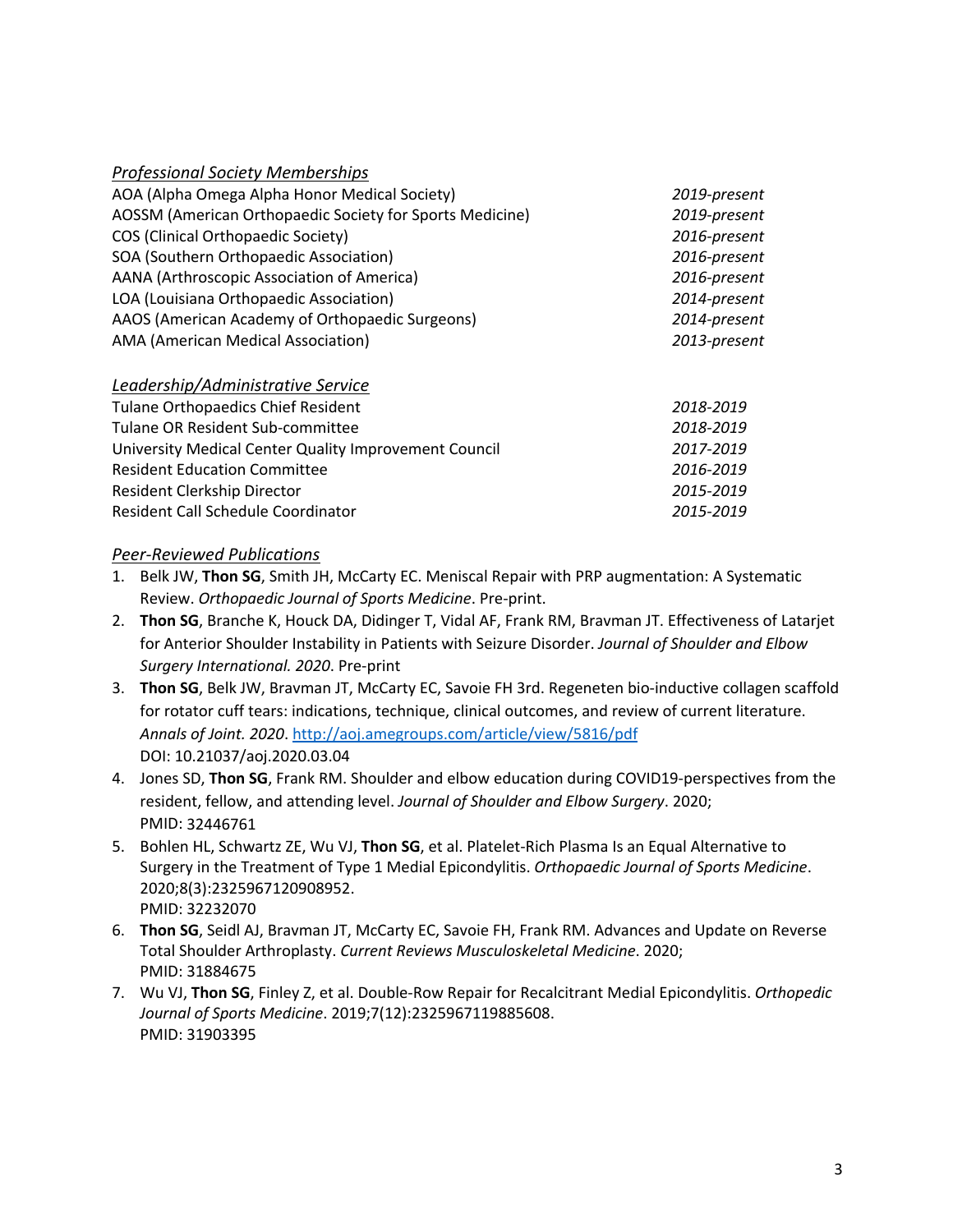# *Peer-Reviewed Publications (cont.)*

8. **Thon SG,** O'Malley L, O'Brien MJ, Savoie FH. Evaluation of Healing Rates and Safety With a Bioinductive Collagen Patch for Large and Massive Rotator Cuff Tears: 2-Year Safety and Clinical Outcomes. *American Journal of Sports Medicine*. 2019:363546519850795. PMID: 31150274

#### *\*Herodicus Award, LOA Top Resident Paper Award\**

- 9. **Thon SG**, Savoie FH. Rotator Cuff Repair: Patch the Shoulder. *Arthroscopy.* 2019;35(4):1014-1015. PMID: 30954094
- 10. Bohlen HL, Gargiulo DJ, **Thon SG**. Occlusion Outside the Norm: A Unique Case of the Pulseless, Well-Perfused Hand Following Closed Humeral Shaft Fracture. *Orthopedics*. 2019;42(2):e279-e281. PMID: 30540878
- 11. Bohlen HL, **Thon SG**, Savoie FH. "Management of the Painful Throwing Shoulder." *International Congress for Joint Reconstruction-Online*. 2018; Sept. http://www.icjr.net/articles/management-of-the-painful-throwing-shoulder
- 12. **Thon SG**, O'Brien MJ, Rush L, Gold P, Savoie FH. Proximal anterolateral portals in elbow arthroscopy are safer for use relative to the radial nerve: A systematic review. *Journal of ISAKOS: Joint Disorders & Orthopaedic Sports Medicine.* 2018*;3*(6), 352-356. DOI: 10.1136/jisakos-2018-000205
- 13. **Thon SG**, Gold P, Rush L, O'Brien MJ, Savoie FH. Modified Anterolateral Portals in Elbow Arthroscopy: A Cadaveric Study on Safety. *Arthroscopy*. 2017;33(11):1981-1985. PMID: 28822638
- **14.** Faust KC, **Thon SG**, Wild E, Yousuf AA, Brashear M. "Transcutaneous Oxygen Reading as a Predictive Factor of Wound Complications." *Joint Implant Surgery & Research Foundation Reconstructive Review.* Vol 4, Supp 2, Oct 2014. 21

# *Book Chapters*

- 1. **Thon, Stephen G:** Williams, Garrett H; Savoie III, Felix H. "Debridement and Releases to Set Up for Revision Success". *The Failed Rotator Cuff: Repair, Revision, Augments, Replacement: ISAKOS consensus book.* Savoie FH, Calvo E, Mazzocca AD. Berlin: Springer, 2021. Pre-print.
- 2. Williams, Garrett H; **Thon, Stephen G**; Savoie III, Felix H. "Repair and Augmentation: Overview". *The Failed Rotator Cuff: Repair, Revision, Augments, Replacement: ISAKOS consensus book.* Savoie FH, Calvo E, Mazzocca AD. Berlin: Springer, 2021. Pre-print.
- 3. Belk, John W; McCarty Jr, Eric C.; **Thon, Stephen G**; McCarty, Eric C. "Repair and Augmentation: Overview". *The Failed Rotator Cuff: Repair, Revision, Augments, Replacement: ISAKOS consensus book.* Savoie FH, Calvo E, Mazzocca AD. Berlin: Springer, 2021. Pre-print.
- 4. **Thon, Stephen G;** Frank, Rachel. "Complete Distal Biceps Ruptures". *The Management of Biceps* Pathology: A Clinical Guide from the Shoulder to the Elbow. 1<sup>st</sup> Edition. Romeo AA, Erickson B, Griffin J. Berlin: Springer, 2021. Pre-print.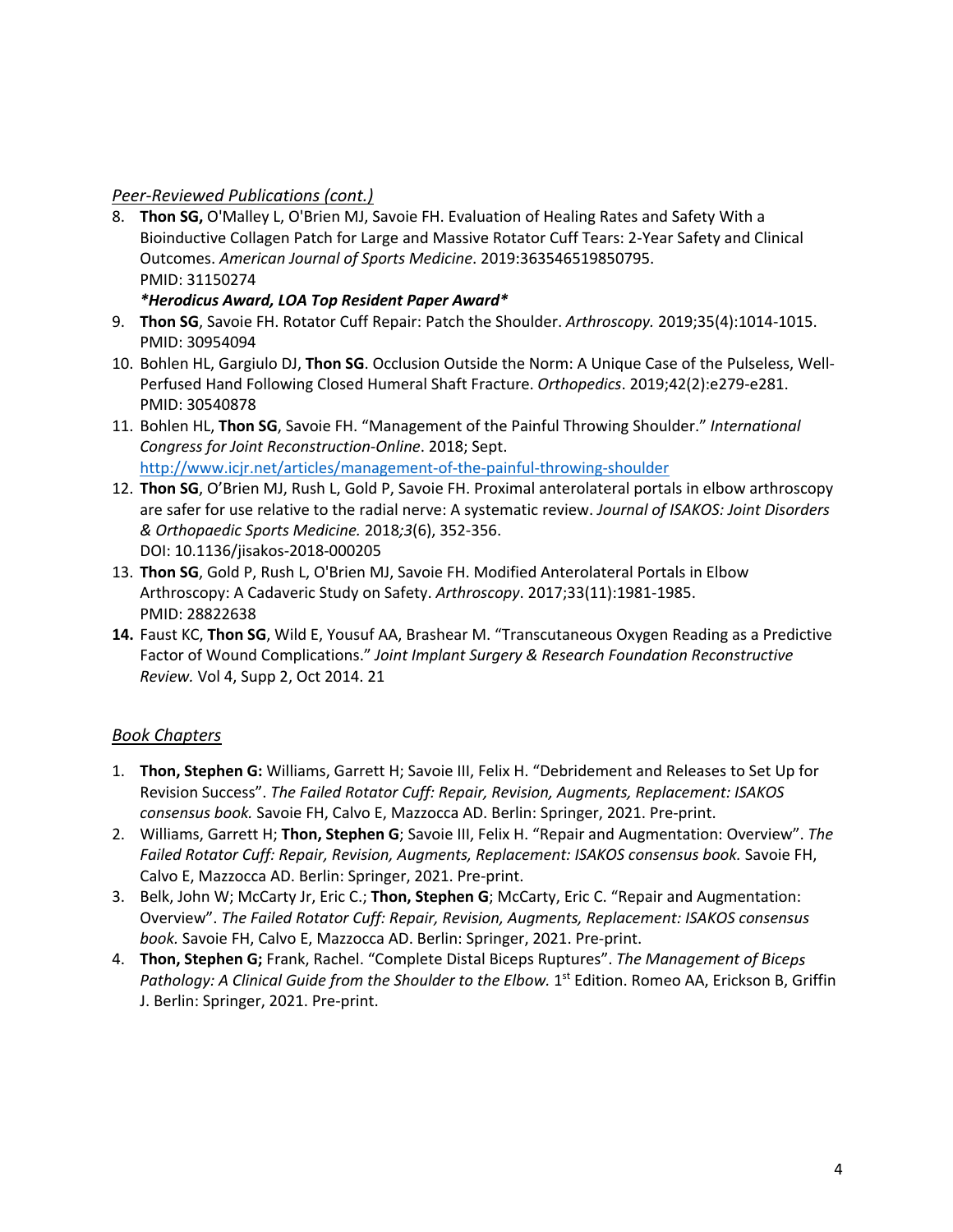# *Book Chapters (cont.)*

- 5. **Thon, Stephen G**; Mulcahey, Mary K; Savoie, Felix H. "THE ELBOW". *Making the Diagnosis in Orthopaedics: A Multimedia Guide.* 1st Edition. Miller MD, Dempsey IJ. Philadelphia: Wolters Kluwer, February 2019. Print.
- 6. **Thon, Stephen G**; O'Brien, Michael J; Savoie, Felix H. "Arthroscopic HAGL and RHAGL Repair". *An Atlas of Advanced Shoulder Arthroscopy.* 2nd Edition. Imhoff AB, Ticker JB, Mazzocca A, Voss A. Boca Raton: CRC Press, December 2017. Print.

# *Other Brief Communications*

- 1. **Thon SG**. "Does dynamic ultrasound help surgeons assess postoperative rotator cuff healing better than other imaging modalities? Point/Counter Point". OrthopedicsToday – August. Published 8/1/2018.
- 2. **Thon SG**, Rodriguez RJ, Raymond RR. *"Too Many Toes Sign"*. Clinical Orthopaedic Society: Monthly Diagnostic Tip – September. Published online. 9/9/2015.

# *Abstract Presentations and/or Proceedings*

- 1. *"Evaluation of Healing Rates and Safety using a Bio-inductive Collagen Patch for Large and Massive Rotator Cuff Tears: Two year Safety and Clinical Outcomes".* Podium Presentation and **Herodicus Award winner** at: American Orthopaedic Society for Sports Medicine 2018 Annual Meeting. San Diego, CA; 7/5/2018-7/8/2018
- 2. *"Evaluation of Healing Rates and Safety using a Bio-inductive Collagen Patch for Large and Massive Rotator Cuff Tears: Two year Safety and Clinical Outcomes".* Podium Presentation at: Arthroscopic Association of North America (AANA) 2018 Annual Meeting. Chicago, IL; 4/26/2018-4/29/2018
- 3. *"Evaluation of Healing Rates and Safety using a Bio-inductive Collagen Patch for Large and Massive Rotator Cuff Tears: Two year Safety and Clinical Outcomes".* Podium Presentation and **Top Resident Paper Award Winner** at: Louisiana Orthopaedic Association 2018 Annual Meeting. New Orleans, LA; 2/2/2018-2/3/2018
- 4. "*Operative Techniques and Clinical Outcomes of Surgical Treatment of Medial Epicondylitis: A Systematic Review".* Rapid-fire presentation at: Southern Orthopaedic Association 2017 Annual Meeting. Hilton Head, SC; 6/28/2017-7/1/2017
- 5. *"Platelet-Rich-Plasma an equal alternative to operative intervention in the Treatment of Type I Medial Epicondylitis?".* Rapid-fire presentation at: Southern Orthopaedic Association 2017 Annual Meeting. Hilton Head, SC; 6/28/2017-7/1/2017
- 6. *"Double Row Repair for Recalcitrant Medial Epicondylitis".* Poster presentation at: Southern Orthopaedic Association 2017 Annual Meeting. Hilton Head, SC; 6/28/2017-7/1/2017
- 7. *"Double Row Repair for Recalcitrant Medial Epicondylitis".* Podium presentation at: Louisiana Orthopaedic Association 2017 Annual Meeting. New Orleans, LA; 2/10/2017-2/11/2017
- 8. "*Operative Techniques and Clinical Outcomes of Surgical Treatment of Medial Epicondylitis: A Systematic Review".* Poster presentation at: Louisiana Orthopaedic Association 2017 Annual Meeting. New Orleans, LA; 2/10/2017-2/11/2017